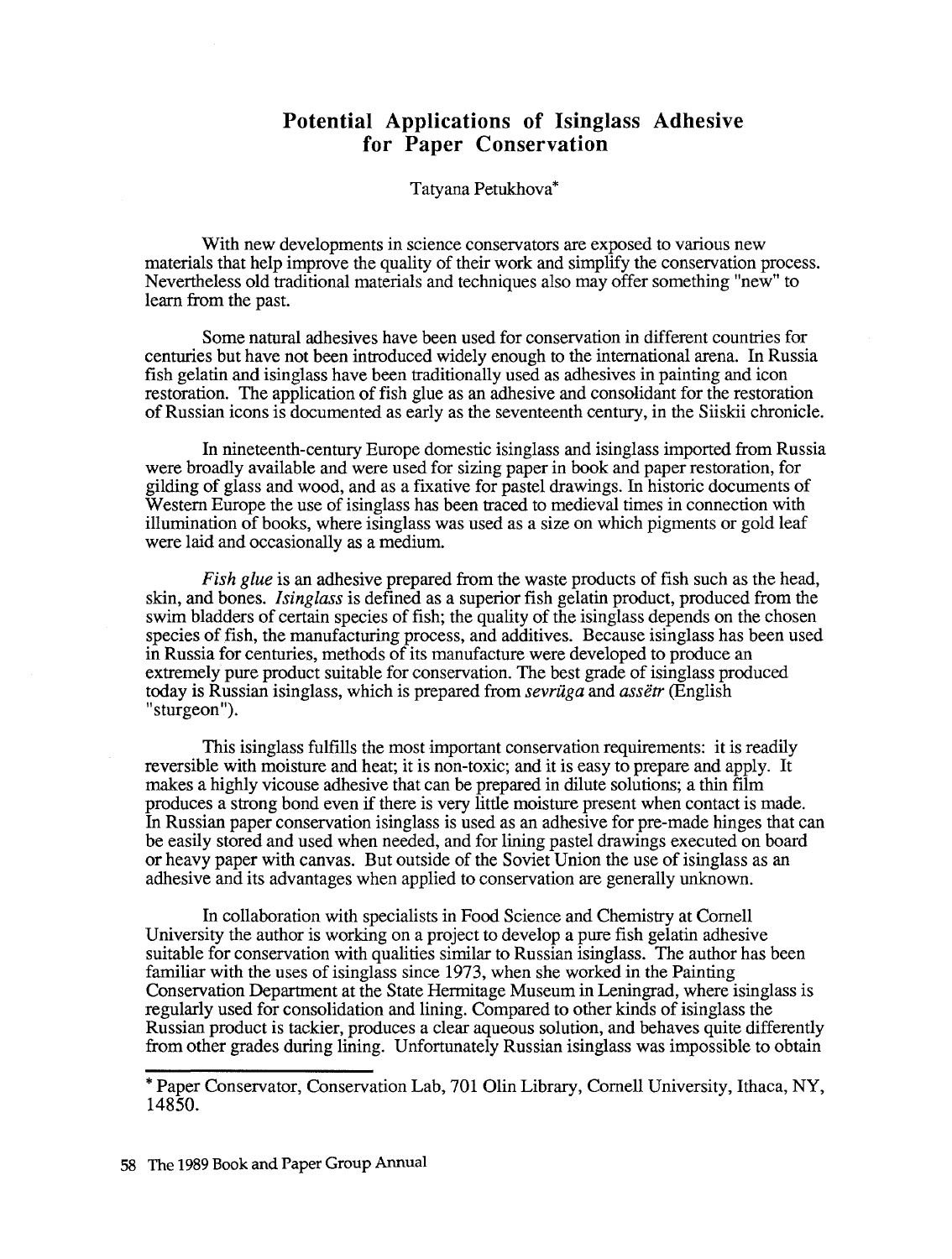and the product used for the experiments described here was obtained from a West German company, Kremer Pigments, in Aichstetten.

The pH of this dry isinglass is around 6 to 6.5. To prepare a solution of isinglass in water, the thin transparent sheets of dry isinglass were broken into small pieces and soaked in distilled water for an hour or more. Isinglass, like all collagen, is insoluble in cold water but can be gradually dissolved by introducing heat. Once the pieces of isinglass had swelled, they were melted in a double boiler over moderate heat. The temperature of the solution should not exceed  $60^{\circ}$  C; above this level the glue begins to degrade rapidly and loses its adhesive properties. The hot solution then was strained several times through cheesecloth. The West German isinglass has a milky cast and quite a strong odor that a purer grade does not have. Several solutions of isinglass in water were used (2.5%, 5%, 7%) so the consistency could be varied depending on the purpose of the conservation procedure. A light-weight Japanese tissue such as tengujo was placed on a sheet of Plexiglas and a hot solution of isinglass in water, plasticized with glycerin, was applied evenly with a brush. After this procedure the Japanese tissue was dried for several days and then peeled off the Plexiglas.

This pre-made isinglass film was found most practical for the repairing of archival material that cannot be washed prior to repairing. Over 70 oversized 19th-century engineering prints by Cooper from the History of Science Department collection were repaired and hinged with pre-made isinglass film by the technician and interns under the paper conservator's supervision at the Cornell University Library conservation lab. A sheet of pre-made isinglass film was cut into appropriate strips. A strip was placed on the verso of the area to be repaired, shiny side towards the paper object, and a slight amount of moisture was applied by brushing through the verso of the isinglass film. A bone folder was used to fix the strip into place and the area was dried with a tacking iron through silicon release paper.

The technique described above is simple and efficient, and might be used by nonconservators such as librarians, archivists, or curators with a little training. Hinges made of isinglass film can be used where it is difficult to cook a starch paste.

The author also experimented with isinglass and fish gelatin adhesives for lining tracing papers.

Transparent papers are usually quite thin and brittle by nature: they are impregnated with oils, resins, etc., which effect physical and chemical changes of the paper over time. Most tracing papers are extremely sensitive to light and temperature. Tracing papers with water-soluble media are particularly unpredictable during conservation. Often they do not accept starch paste, which may not be strong enough or may be too moist for this kind of paper. Synthetic adhesives are not readily reversible or present problems of toxicity.

For experimental purposes a poor-quality, machine-made transparent paper was used as a primary support and Japanese machine-made tengujo tissue was chosen as a secondary support paper.

The first technique: The experimental tracing paper was relaxed between Gore-tex and moistened blotters. The hot solution of isinglass in water was applied to the Japanese tissue. Once the adhesive was slightly moist and developed its greatest tack, the lining was performed. After lining, the experimental paper object was dried between polyester web and dry blotters in a press.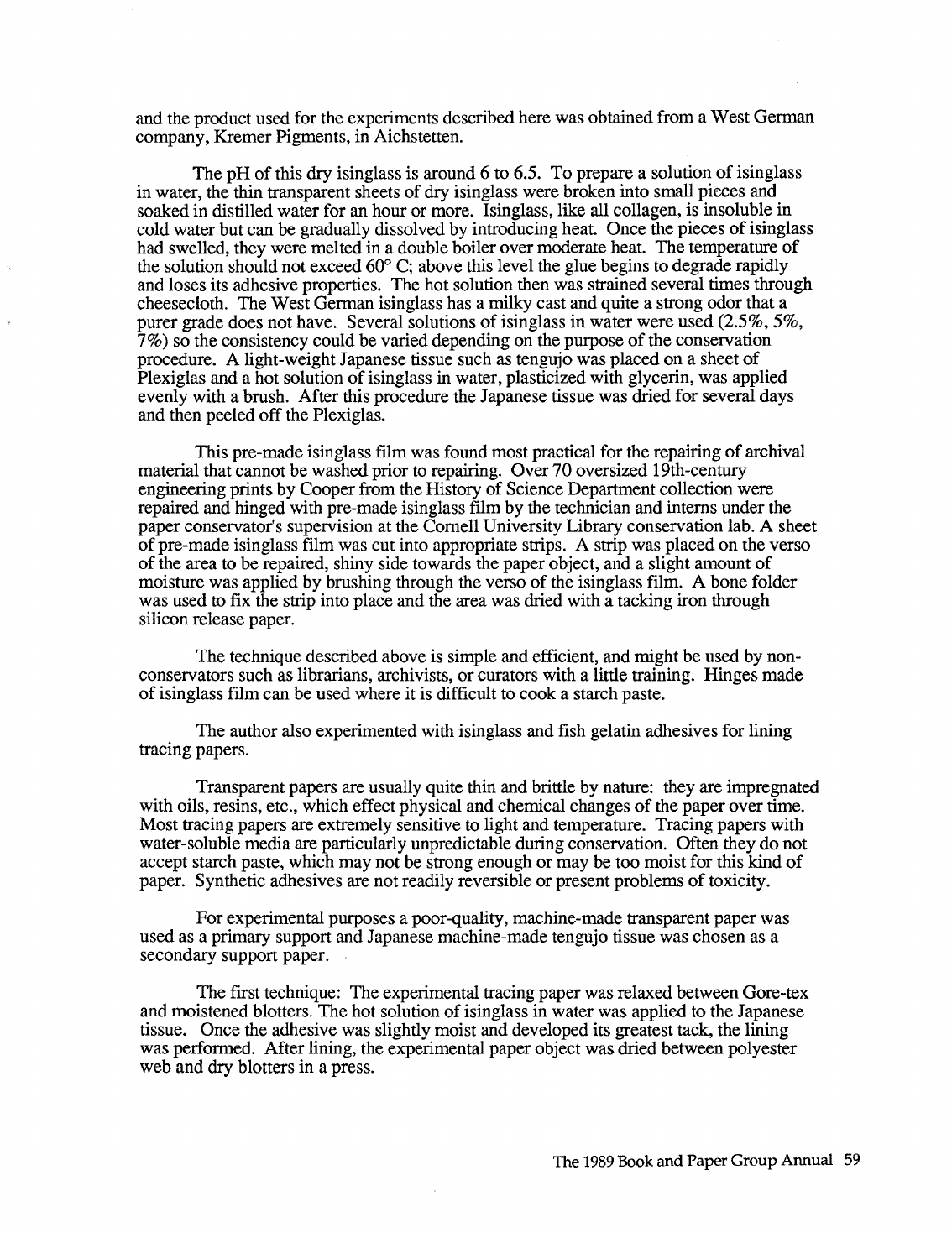The second technique: A pre-made dry isinglass film made with tengujo tissue was activated with moisture during pressing. The experimental tracing paper was placed dry on the dry isinglass film and then pressed between Gore-tex and slightly moistened blotters for less than three minutes.

The third technique: The tracing paper sample was slightly moistened and relaxed before being set on the pre-made dry isinglass film and pressed.

In each of these trials the experimental sheets of tracing paper were successfully attached to the isinglass film and a strong adhesion was obtained even when very low levels of moisture were used. However, all these lining variations need some further development and an appropriate investigation of the adhesive before they are applied to actual conservation treatments.

The author is continuing her investigations of fish gelatins and isinglass in the hope that a suitable high-grade product may be found and made available to conservators in this country. The experiments described above show that for paper conservators isinglass has potentials as a useful alternative adhesive to paste for certain applications, including: lining and repairing of archival paper material that can not be repaired with starch paste; conservation of tracing papers or other papers that require a strong, low-moisture adhesive; or as pre-made isinglass or fish gelatin film for hinging various paper objects.

## **Select Bibliography**

Becher, C. "Isinglass and fish glue." *Scifen-Olc-Fette-Wachse,* 76 (1950), 391-92.

- Brooks, A. "Manufacture and uses of fish glue." *Transactions of the American Society of Mechanical Engineering (Wood Industries),* 54 (1932), 20.
- Gorin, I. and Cherkasova, *Z/ Restavratsi* $\hat{a}$  *proizvedenii stankovoi zhivopisi*. Moskva: Iskusstvo, 1977.
- Grenberg, I. *Osnovy muzeino'ikonservatsii.* Moskva: Iskusstvo, 1976.
- Hurd, **J.** *Adhesives guide.* London: British Scientific Instrument Research Association, 1959. .
- Josef, J. "Selected properties of gelatin and glue." *Sbornik vysoke iskoly chemocko-technologiscke v,. Praze teckhnologischeskogo .* .. , 513 (1985) 5-15.
- Kernot, J. and N. Speer. "Production of glue and gelatin from fish." *Department of Scientific and Industrial Research, 2nd Repon of Adhesives Research Committee*  (1962), 23-33.
- McGuire, P. *American adhesive index.* Padric Publishing, 1962.
- Mayer, **R.** *The Artist's handbook of materials and techniques.* New York: Viking Press, 1985.
- Mills, **J.** and White, R. *The Organic Chemistry of Museum Objects.* London: Butterworths, 1987.

Reed, R. *Ancient skins, parchments, and leathers.* London: Seminar Press, 1972.